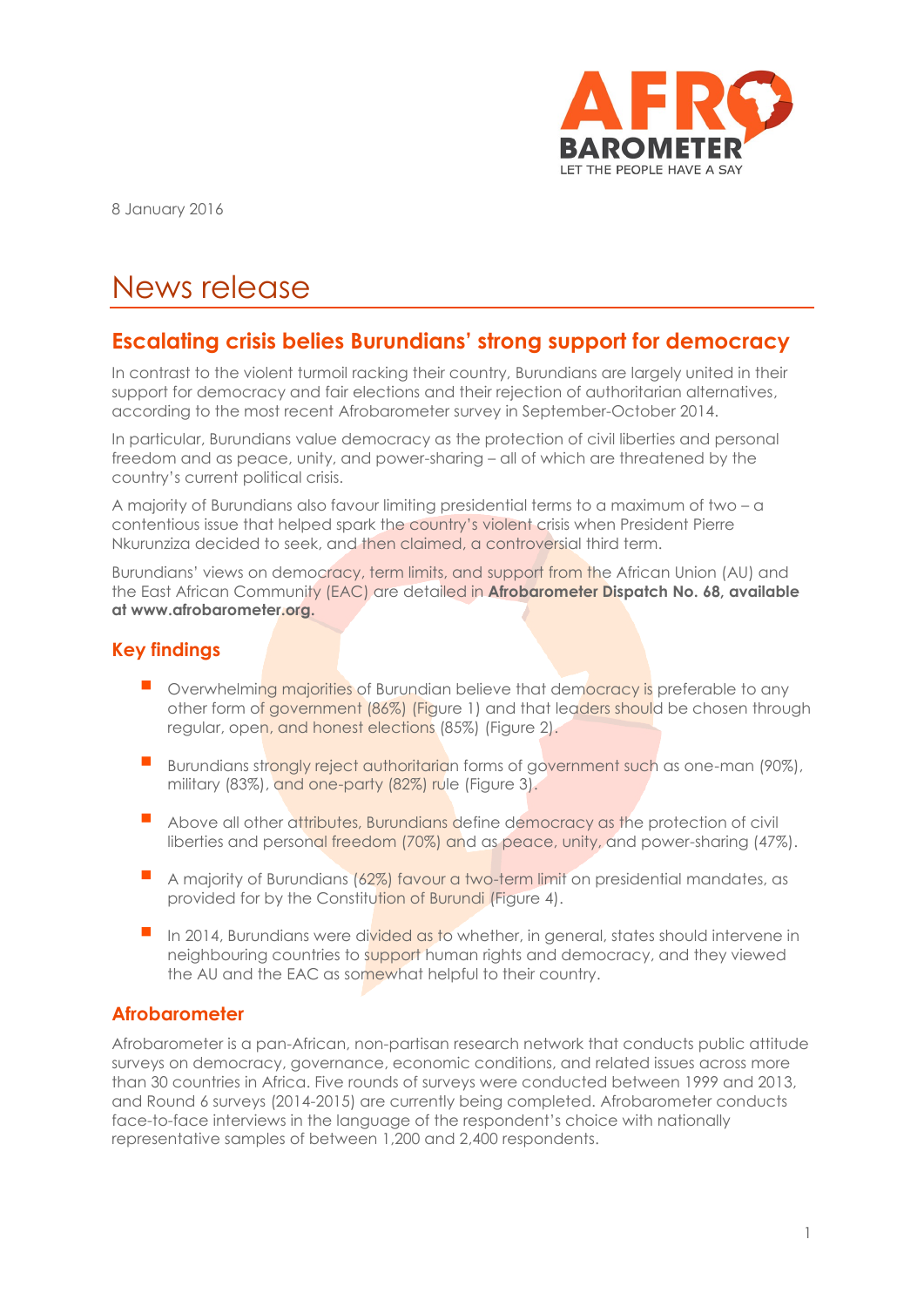

The Afrobarometer team in Burundi, led by the Groupe de Recherche et d'Appui au Dévelopement des Initiatives Démocratiques (GRADIS), interviewed 1,200 adult Burundians in September and October 2014. A sample of this size yields country-level results with a margin of error of +/-3% at a 95% confidence level.

### **Charts**



#### **Figure 1: Support for democracy** | Burundi | 2014

**Respondents were asked:** *Which of the following statements is closest to your own opinion? Statement 1: Democracy is preferable to any other kind of government. Statement 2: In some circumstances, a non-democratic government can be preferable. Statement 3: For someone like me, it doesn't matter what kind of government we have. Note: Due to rounding, numbers may not always total 100%.*



**Figure 2: Choose leaders through elections vs. other methods |** Burundi | 2014

**Respondents were asked:** *Which of the following statements is closest to your view?*

*Statement 1: We should choose our leaders in this country through regular, open, and honest elections. Statement 2: Since elections sometimes produce bad results, we should adopt other methods for choosing this country's leaders.*

*(% who "agree" or "agree very strongly" with each statement)*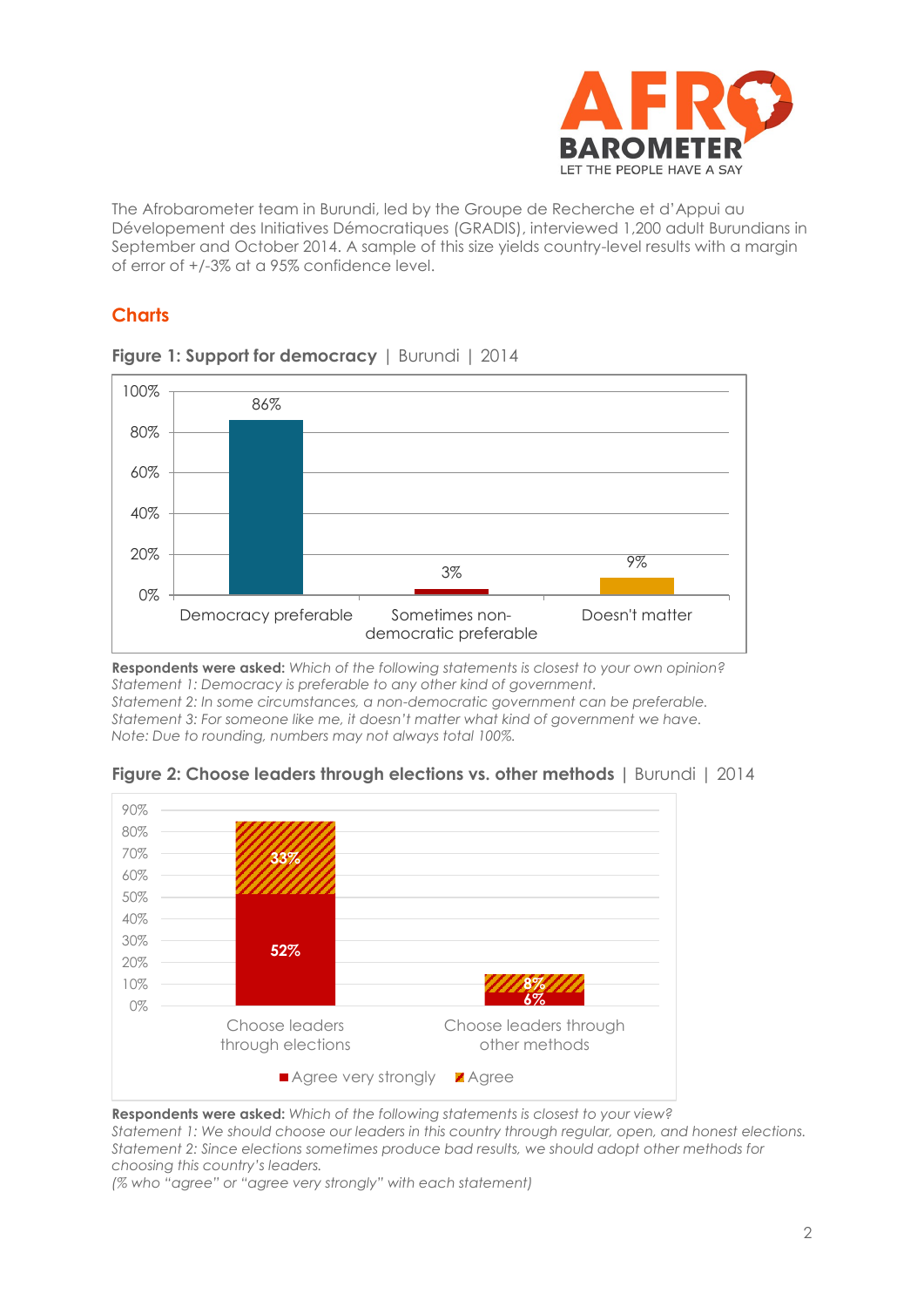



**Figure 3: Rejection of non-democratic alternatives** | Burundi | 2014

**Respondents were asked**: *There are many ways to govern a country. Would you disapprove or approve of the following alternatives: Elections and Parliament are abolished so that the president can decide everything? The army comes in to govern the country? Only one political party is allowed to stand for election and hold office? (% who "disapprove" or "strongly disapprove" of each option)*



**Figure 4: Support for presidential term limits** | Burundi | 2014

**Respondents were asked:** *Which of the following statements is closest to your view? Statement 1: The Constitution should limit the president to serving a maximum of two terms in office. Statement 2: There should be no constitutional limit on how long the president can serve. (% who "agree" or "agree very strongly" with each statement)*